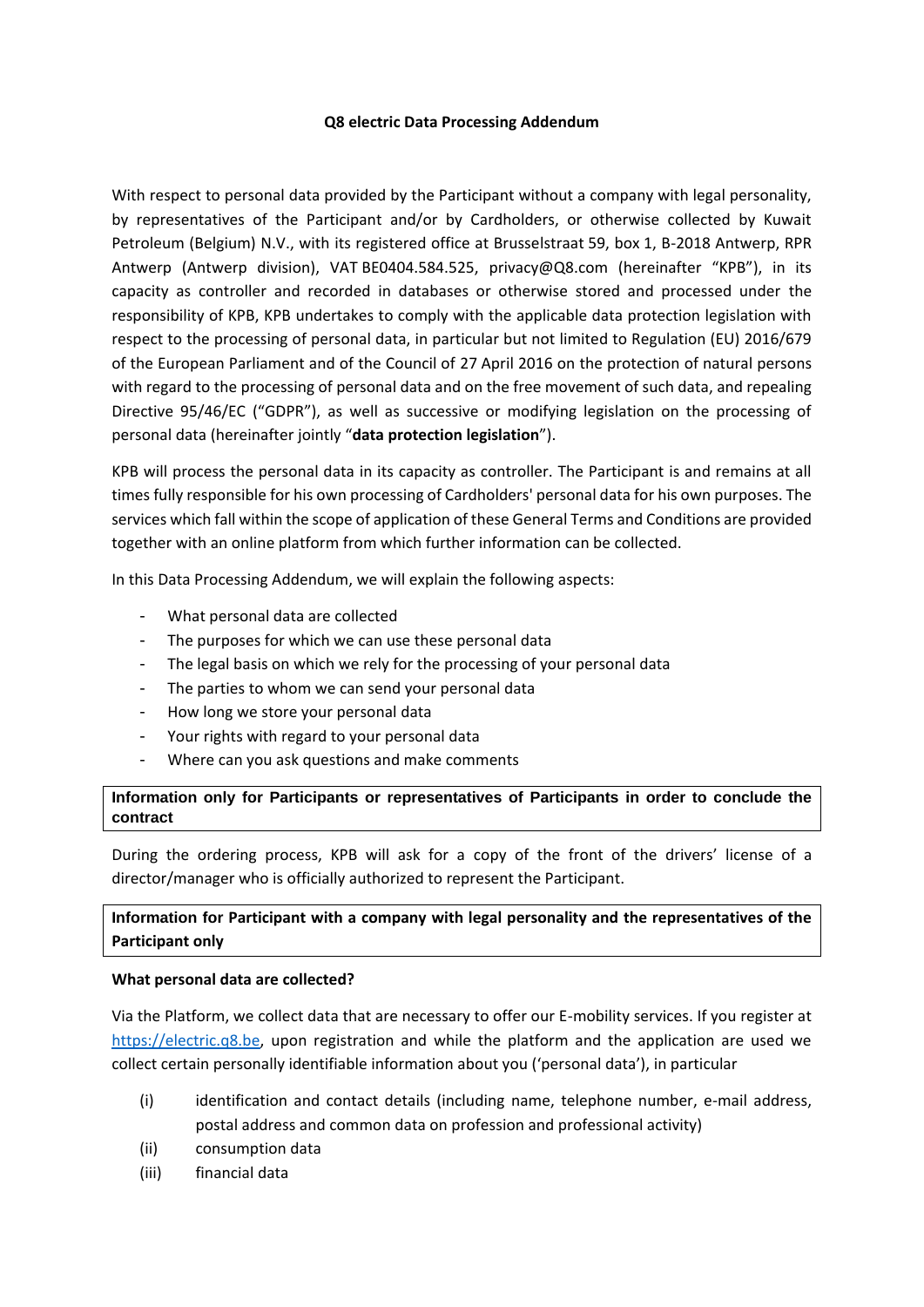- (iv) transaction data (of your employees) (including charging sessions: charging card number, start and stop times, electricity consumption, charging station ID, and location of the charging station used)
- (v) log-in data: e-mail address and password and
- (vi) location data. You will find more detailed information about this processing further on in this Data Processing Addendum.

If you use the Q8 electric App, your current location will be processed on your device in order to offer certain aspects of the Q8 electric Services and functionalities of the Q8 electric App, as set out in the General Terms and Conditions. You can easily switch on the location functionality by adjusting the authorisations of the Q8 electric App via the settings in your device.

# **Information for Participant without/with a company with legal personality, the representatives of the Participant, cardholders and consumers**

## **Non-personal data collected automatically**

When you visit our Website/Platform, we may also collect information that cannot be used to identify you personally, including but not limited to the type of internet browser and computer operating system used; the domain name of the website that you visited previously; the number of visits, the average time spent and the pages you viewed. We may use this information and share it within the Kuwait Petroleum Group to analyse the use of our websites and to improve their content.

## **On what legal basis and for what purposes can we use these personal data?**

Your personal data will be processed when **(legal basis):**

- you have freely given us a specific, informed and unambiguous indication of your wishes.
- we offer the services that you have requested (necessary to fulfil the agreement).
- processing is necessary to safeguard our legitimate interests, in particular economic, commercial and financial interests, business continuity, the security and confidentiality of customer information and products and the security of digital and physical infrastructures.
- processing may be necessary to comply with legal obligations incumbent on KPB further to certain legislation.

More information relating to the personal data that we process and the **processing purposes**for which we use these personal data is given below:

- When you use the Platform, we collect the following data:
	- (i) identification and contact details (including name, telephone number, e-mail address, postal address and common data on profession and professional activity)
	- (ii) consumption data
	- (iii) financial data
	- (iv) transaction data (of your employees) (including charging sessions: charging card number, start and stop times, electricity consumption, charging station ID, location of the charging station used) and
	- (v) log-in data: e-mail address and password.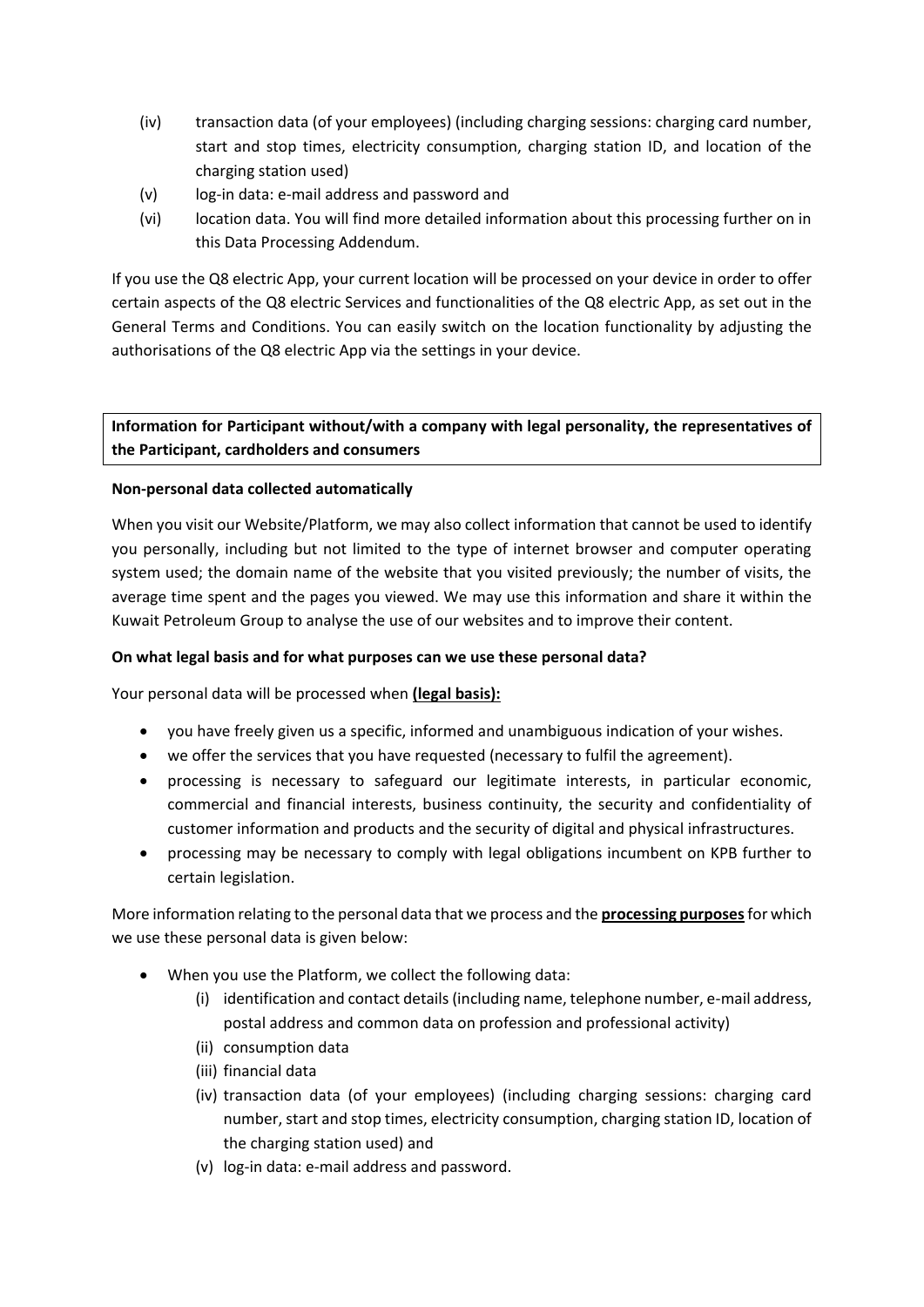## These data are collected in order to

- (i) show you a clear view of all your transactions
- (ii) enable you to use the Platform
- (iii) help with any questions/complaints that you may have submitted via the Platform. When you log in as a Participant with a company with legal personality or a representative of the Participant, you will also have the possibility of adding other accounts for your employees.
- When you register in the Q8 electric App, we collect the following data: name, e-mail address, card number, home address and financial data, (for B2C only). These personal data are used for the following processing purposes:
	- (i) contracting with you as a customer
	- (ii) offering services within the Q8 electric Service
	- (iii) billing and payment of the charging session(s)
	- (iv) preventing and countering fraud and improper use
	- (v) improving our products and services.
- If you register a charging station with us (B2B only), Q8 collects name, e-mail address, postal address, data relating to the location of the charging station and financial data. These data are processed in the context of the use of your charging station and with regard to the services you requested.
- If you purchase a charging infrastructure from us, your name, e-mail address, address, installation details for this charging infrastructure and financial details are collected by Q8. These details are processed in the context of the sale, installation and use of the charging infrastructure and with the performance of the service you have requested.
- If you use a charging station with the Q8 electric Card, we collect your personal data relating to this use. These data include: the charging card number, the company that operates the charging station, location data and details of the charging session (charging card number, start and stop times, electricity consumption, charging station ID, location of the charging station used). KPB uses these data for billing and payment of the charging session(s). In addition, you will have the possibility of letting us know how your charging session went via e-mail or text.
- If you have a company car, we collect data that are necessary to provide and install a charging station and to give you a charging card or a combined charging card (if you require a combined fuel / electric card). These data are used to settle your energy costs for "home charging" and to inform you about your consumption and the use of your private/public charging station.

It is the Participant's responsibility to ensure that he has received all prior, individual and necessary consents, approvals and authorisations from representatives of the Participant and Cardholders and that he has informed these persons to enable such processing of personal data by KPB in accordance with this provision. The Participant shall indemnify, protect and compensate KPB against all losses arising from or in connection with the Participant's failure to obtain all individual and necessary consents and approvals.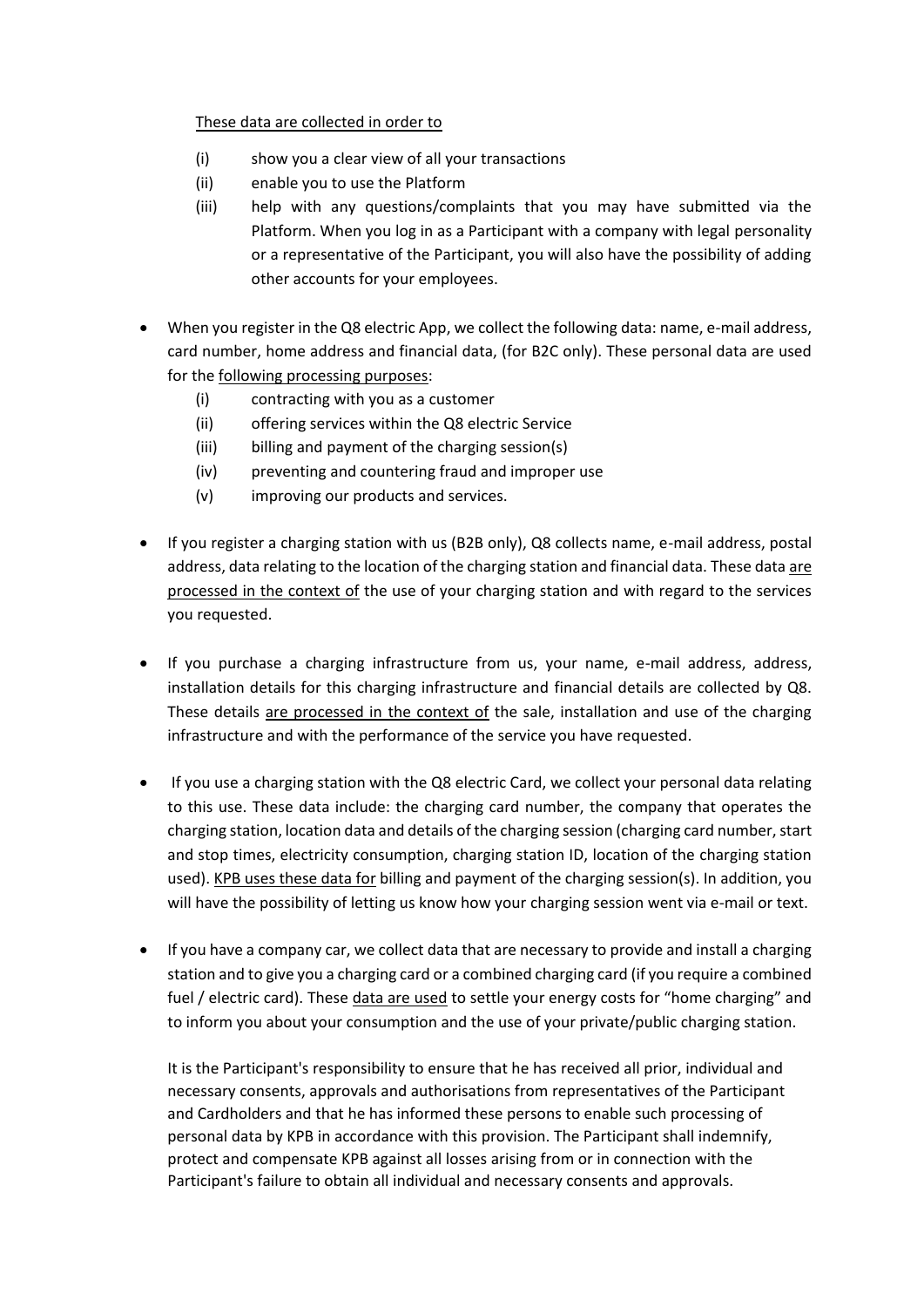- If you use the Q8 electric App, the following personal data will be processed:
	- (i) identification and contact details (including name, telephone number, e-mail address, postal address and common data on profession and professional activity)
	- (ii) consumption data
	- (iii) financial data
	- (iv) transaction data (of your employees) (including charging sessions: charging card number, start and stop times, electricity consumption, charging station ID, and location of the charging station used)
	- (v) log-in data: e-mail address and password.

These personal data are processed for the following purposes:

- (i) contracting with you as a customer
- (ii) offering services within the Q8 electric Service to participants and cardholders
- (iii) administrative support by means of reimbursing expenses claims
- (iv) preventing and countering fraud and improper use
- (v) billing
- (vi) improving our products and services.

When you use the Q8 electric App, your current location will be processed only on your device (if you switch this on) in order to offer certain functionalities of the Q8 electric App, as set out in the General Terms and Conditions. The location is only processed on the device of the user to show their location on a map with charging stations in the vicinity. These location data are not stored in any databases. Your location data will be used for the following purposes:

- (i) to identify a charging station and activate a charging session in the Q8 electric App
- (ii) billing (name of the charging station will be indicated on the invoice)
- (iii) to report a defective charging station via the contact form
- (iv) to provide a navigation functionality (charge point finder).

You can easily switch on the location functionality by adjusting the authorisations of the Q8 electric App in the settings of your phone.

In addition, your personal data may be processed:

- to provide assistance if you submit any complaints and/or comments
- to conduct online surveys so that we can gain a clearer understanding of the wishes and profiles of our customers
- to gain a clearer understanding of your business needs and improve our products and services
- for statistical and archiving purposes.

#### **To whom can we send your personal data?**

#### Sharing within the group

As part of the processing activities for the aforementioned purposes, the personal data collected may be passed on to other companies within the Kuwait Petroleum Group. Such transfers are covered by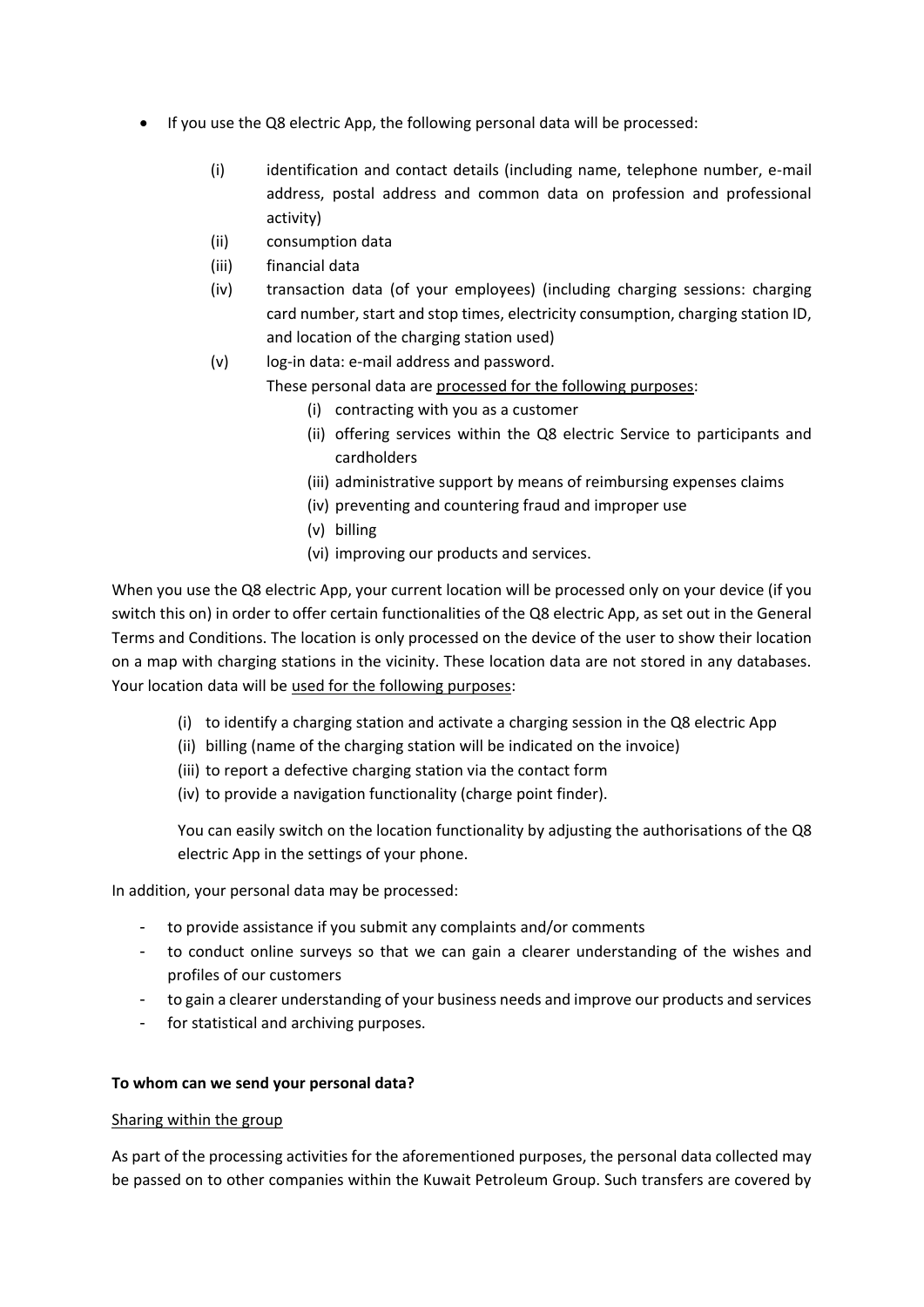an intragroup agreement that provides specific contractual protection to ensure that your personal data are appropriately and consistently protected, regardless of where they are transferred within the Kuwait Petroleum Group.

## Third parties

As part of the services provided by KPB via the Q8 electric App and the Platform, your data may be shared with/processed by:

- software suppliers
- platform suppliers
- our charging card supplier, who is also responsible for sending the cards to the delivery address of your choice
- customer services
- navigation service provider
- charging infrastructure installers

KPB may also share the personal data of Participants, representatives of the Participant and Cardholders with:

- (i) authorities or other third parties further to a request from an authority, when this is required by law or when it is necessary to identify, contact or institute legal proceedings against individuals
- (ii) third parties to whom KPB may sell or transfer its business or assets, in part or in full, after which representatives of the Participant and Cardholders will be able to contact the third party if they have any questions about the processing of their data
- (iii) third parties who provide storage and platform services
- (iv) service providers who offer IT support and
- (v) third parties who provide administrative and communication services or manage transactions on behalf of KPB, including service providers relating to (electronic) billing and/or, as appropriate, who collect and process the data on the instructions of KPB for the aforementioned purposes and
- (vi) bailiffs and/or lawyers.

KPB ensures that these recipients only gain access to personal data that are relevant, adequate and necessary for the processing.

KPB may also share such data with third parties in connection with the sale of (part of) its business activity, the transfer of a business or in similar circumstances with judicial or other competent authorities upon request.

## **International transfers**

In principle, KPB will only forward personal data to countries within the EEA or countries outside the EEA which fall under a European Commission adequacy decision. In other cases, KPB ensures that appropriate measures are taken for international transfers, including but not limited to model contract provisions or other appropriate mechanisms (depending on the situation) in compliance with the GDPR requirements in order to guarantee adequate protection. For more information about the appropriate measures that are applicable, please contact us using the contact details at the bottom of this addendum.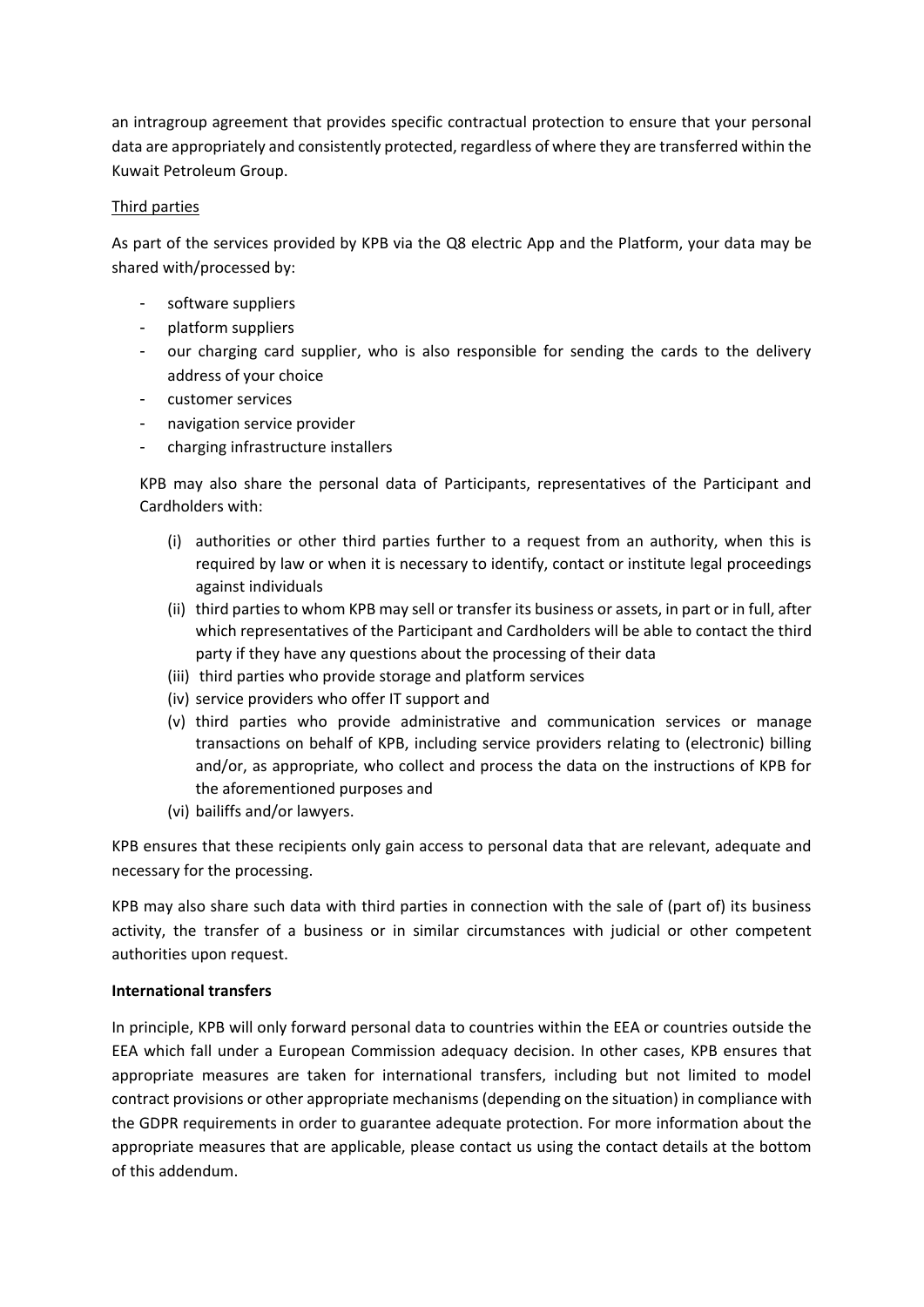### **Links to other websites**

The Platform and the Q8 electric App may contain links to other websites that are not owned, controlled or maintained by Q8. We cannot be held responsible for the privacy policy of other websites or for the implementation of these policies, even if:

- you accessed the third-party website via a link on the Platform or the Q8 electric App, or
- you were referred to the Platform and the Q8 electric App via a link on the third-party website.

We recommend that you read the privacy policy of each website you visit and that you contact the owner or operator if you have any questions or comments.

## **How long do we store your personal data?**

Your personal data will be kept as long as you remain an active Q8 electric customer. Thereafter, we keep your data for archiving purposes and fraud detection for a maximum of five years. Transaction data are kept for just one year.

## **What are your rights with regard to your personal data?**

Under the data protection legislation, you have the right, under certain conditions, to access your personal data as well as the right to rectify, complete and/or erase incorrect data and, if applicable, to withdraw your consent.

You have the possibility of modifying a number of data items in your account yourself via the Platform and the Q8 electric App if you wish.

If you wish to exercise one or more of your rights and you are unable to do so via the Platform or the Q8 electric App, please let us know via the e-mail address [privacy@q8.com.](mailto:privacy@q8.com) We will then make every effort to take the following necessary steps, including for example:

- providing you with a copy of the data you have supplied us with
- rectifying errors in the data we hold
- deleting any data for the use of which we no longer have a legal basis.

In addition, in certain cases you have the right to object to the use and processing of your personal data. You can also request us to restrict the processing of your personal data, for example while a complaint is being investigated.

Furthermore, you also have the right to object to any processing, including profiling, based on the legal ground of legitimate interests, unless our reasons for this processing outweigh any prejudice to your rights and freedoms.

Your exercising of these rights is subject to a number of restrictions intended, for example, to safeguard the public interest (e.g. fraud prevention or detection). If you exercise one of these rights, we will examine your claim and if possible, reply within one month. We can charge a reasonable fee for "repeated requests", "manifestly unfounded or excessive requests" or "further copies".